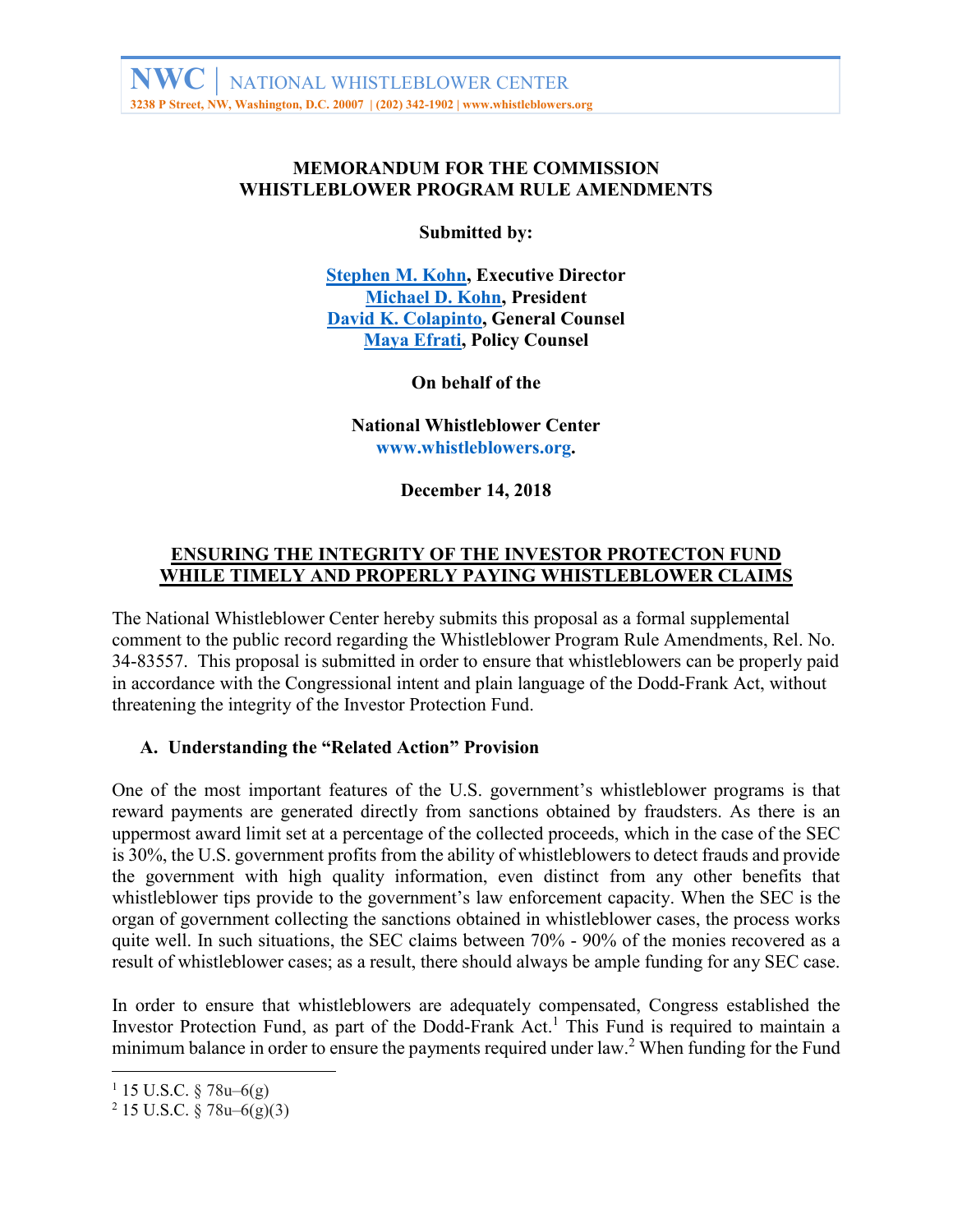drops below that balance, the SEC is required to use sanctions it obtains from enforcement cases to replenish the Fund. $3$ 

The SEC fulfills its obligation to provide monetary rewards to whistleblowers who voluntarily provide the SEC with original and high-quality information which results in a successful prosecution – at no expense to the taxpayer or those that have been wronged by criminal actions. When the SEC announce a whistleblower reward, the statement notes:

"The money paid to whistleblowers comes from an investor protection fund established by Congress at no cost to taxpayers or harmed investors. The fund is financed through monetary sanctions paid by securities law violators to the SEC. Money is not taken or withheld from harmed investors to pay whistleblower awards."

However, the SEC is not always the government entity which collects the sanctions obtained in whistleblower cases in which the whistleblower voluntarily submitted the original information to the SEC. The Dodd-Frank Act also contains a provision concerning "Related Actions."<sup>4</sup> The provision authorizes the SEC to pay a financial award to a whistleblower based not only on the voluntary disclosure of the original information provided to the SEC and resulting in a successful prosecution, but also as a result of successful prosecutions (or other decisions that result in monetary sanctions) that are based on the same information but to another government enforcement entity or under another law. A whistleblower is entitled to a reward based on collected proceeds obtained from fraudsters in "related action" cases. This system rewards whistleblowers no matter how their information is used, recognizing that the law enforcement would not be possible without the assistance of the whistleblower – even if the fraud is not brought to justice by the SEC itself.

However, because the sanctions obtained by the U.S. government in a related action case are not paid directly to the SEC, the SEC does not receive the direct source of funding to pay rewards in related action cases. Instead, the money to pay a reward in a related action case must come from sanctions obtained in SEC cases. The dilemma that this creates is readily apparent. If the SEC is required to pay a large related action-based reward, the monies for that reward must come from SEC cases, in which the recoveries may be far smaller. Additionally, the related action reward requirement is triggered whenever the SEC issues a sanction of \$1 million, regardless of the size of the related action.<sup>5</sup> Even if smaller, these amounts can add up and be potential problematic as well. As a result, paying such related action rewards could result in the exhaustion of monies in the Investor Protection Fund and paralyze the ability of the SEC to pay rewards, at least until the SEC collects sufficient additional funds through its own law enforcement efforts.

**Here's an example:** Take a case in which the SEC has sanctioned Company "A" for \$1 million. If the SEC paid the maximum reward (\$300,000), there would be ample funds at the SEC from

3 Id.

<sup>4</sup> Under the statute, the term "related action" is defined as "any judicial or administrative action brought by an entity described in subclauses (I) through (IV) of subsection (h)(2)(D)(i) that is based on upon the original information provided by a whistleblower…" 15 U.S.C. § 78u–6(a)(5). The use of the term "commission action" means "Covered judicial or administrative action" as defined by subsection (a)(1).  $5$  15 U.S.C. § 78u–6(b)(2).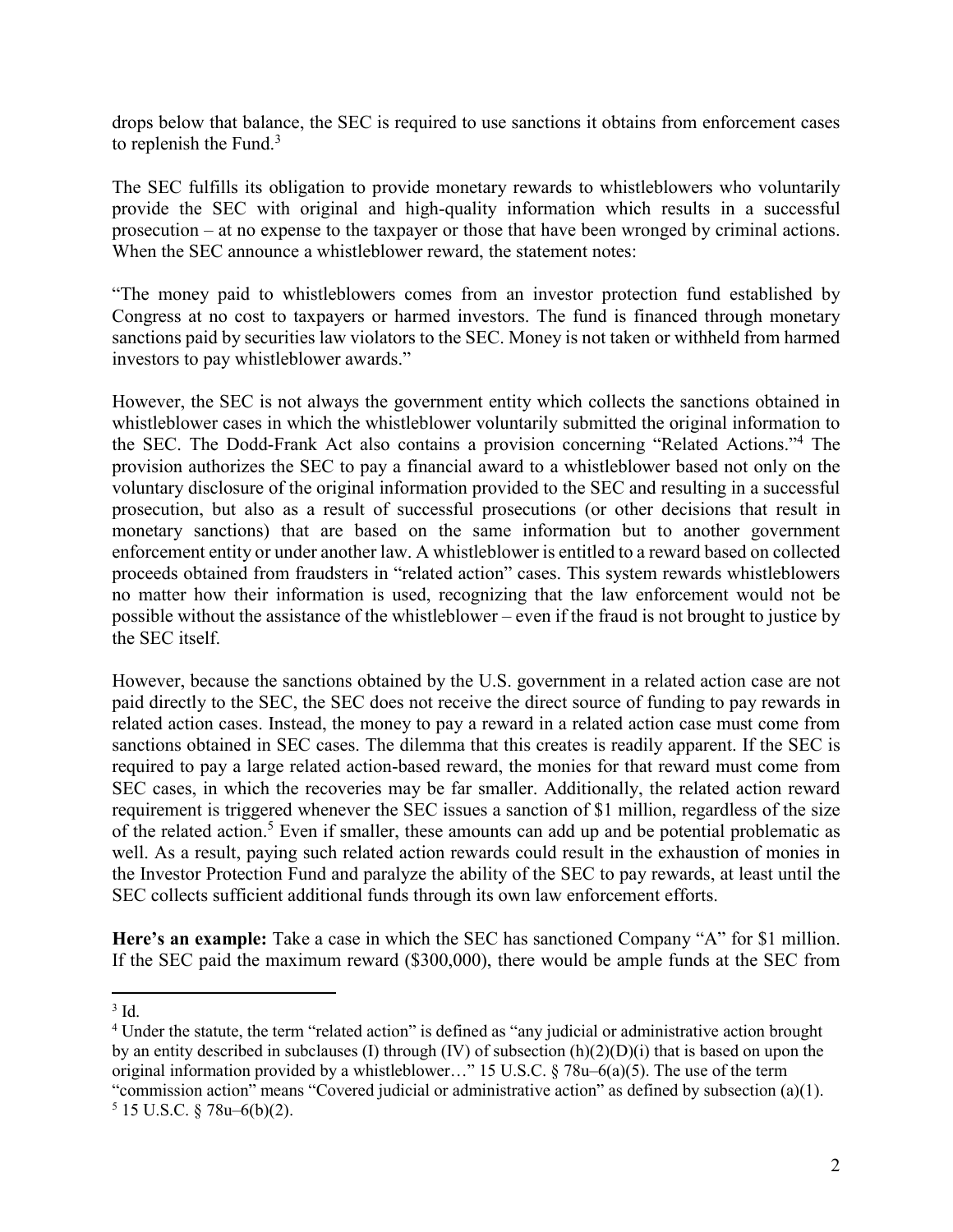this very sanction to compensate the whistleblower. The amount available in the Investor Protection Fund is not at risk in this situation, as the funding mechanisms governing that Fund provide ample authority for ensuring that rewards predicated on sanctions obtained from Commission actions are available for whistleblowers. *See* 15 U.S.C. § 78u–6(g)(3). This includes a very broad worst-case scenario funding mechanism.<sup>6</sup> However, if in the same case, the DOJ issues a related action sanction against the same company for \$100 million, the SEC the ability of the SEC to pay the reward could be placed in jeopardy. For example, even if the SEC only paid a 10% reward on this related action claim, the SEC would owe the whistleblower \$10 million. Yet, the SEC itself only collected \$1 million from the fraudster; the rest of the money (the \$100 million) is not part of the SEC's available funds and the risk of depleting the fund too fast is real once several related action awards are paid.

As a result, even if a related action at a different agency would result in an award larger than the total amount sanctioned by the SEC, the SEC still must pay a whistleblower reward on the related action amount.

Based on the public record, a related action collection can often be much larger than a direct SEC action. As such, the potential for related action recoveries to exhaust the Investor Protection Fund is an appropriate concern.

This concern can have a significant detrimental impact on the entire whistleblower program. It could result in the SEC attempting to narrowly construe related actions as a means to preserve funding for SEC action-based awards, even if such behavior in the determination process is in fact explicitly prohibited in the statute.<sup>7</sup> Whistleblowers, who should be and are otherwise incentivized to voluntarily submit information and continue to work with the government during the case investigation, may see that their efforts with other agencies are not in their best interests. Moreover, the premature exhausting of the Investor Protection Fund would result in the delay of payments to other future whistleblowers in SEC cases, a particularly egregious result as many of those payments are small rewards to whistleblowers who have lost their jobs or otherwise need the compensation.

## **B. A cap is not the solution**

 $\overline{a}$ 

Crucially, just as setting precedents to narrowly construe related actions cases would create problematic disincentives, a whistleblower reward cap (a hard number rather than a percentage as utilized in other U.S. whistleblower reward programs) is not a solution to this concern. Aside from

 $6$  15 U.S.C. § 78u–6(g)(3)(B) ("If the amounts deposited into or credited to the Fund under subparagraph (A) are not sufficient to satisfy an award made under subsection (b), there shall be deposited into or credited to the Fund an amount equal to the unsatisfied portion of the award from any monetary sanction collected by the Commission in the covered judicial or administrative action on which the award is based.")

<sup>&</sup>lt;sup>7</sup> Congress has explicitly prohibited the SEC from taking into consideration the amount of money in the Investor Protection Fund when making an award determination. 15 U.S.C.  $\S$  78u–6(c)(1)(B)(ii).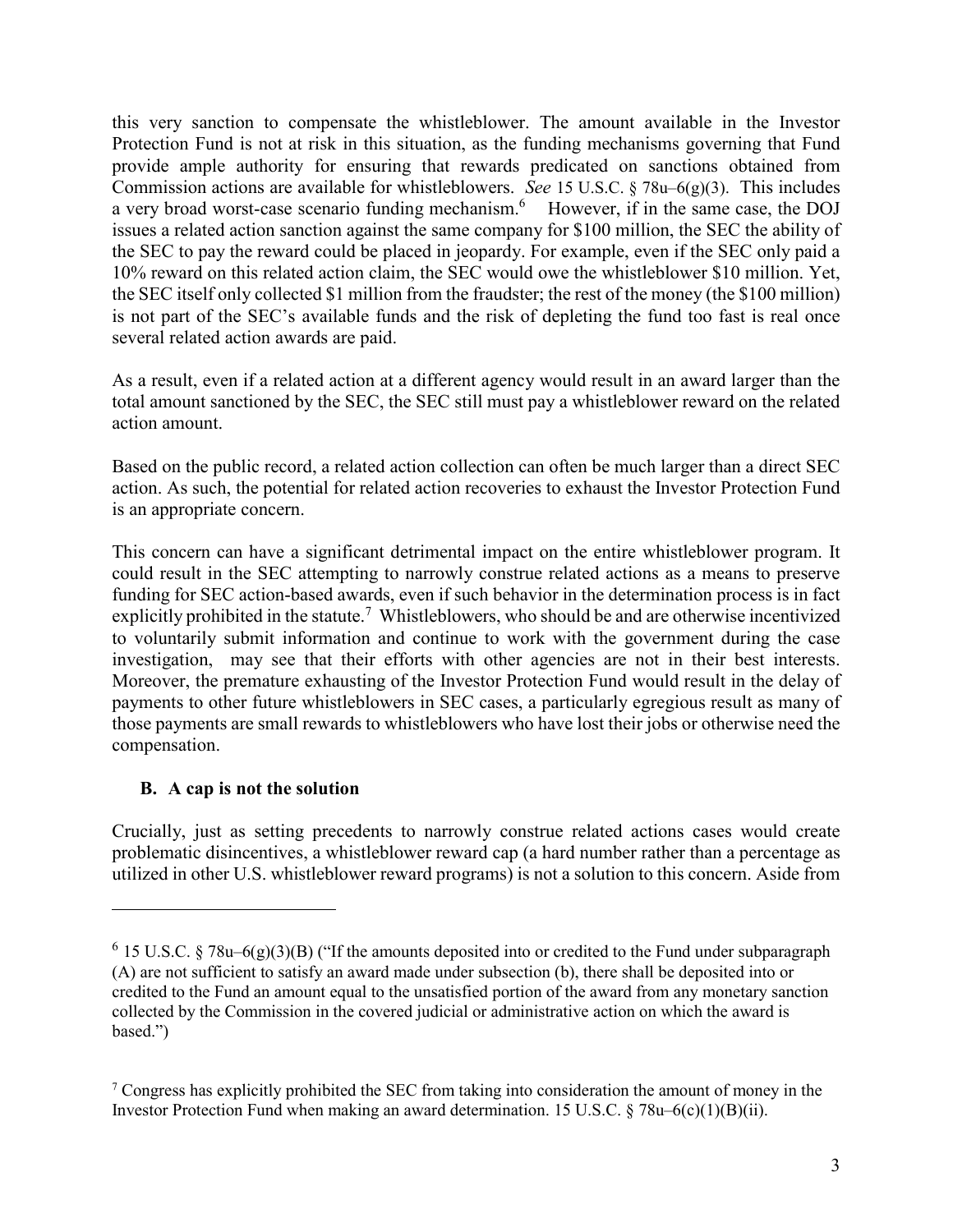risking violating the express terms of the Dodd-Frank Act itself, a reward cap would not address the core problem: it would still allow for the premature exhaustion of funds in the Investor Protection Fund in certain circumstances. As demonstrated in a comparison of FIRREA and FCA reward provisions and the efficiency of these laws over three decades, a reward amount cap pulls the rug out from any incentive a whistleblower has to step forward and has proven to be bad public policy. As a result, it is an incomplete solution that comes packaged with significant downsides as well, and as such should be wholly rejected. $8$ 

*Reward programs with caps don't incentivize whistleblowers:* There are many different types of whistleblowers. On one end of the spectrum is a whistleblower who has blown the whistle, is known to and was retaliated against by an employer, and has already filed information with the SEC. Yet other whistleblowers may be at an extremely high level in their organization or professional career. While this individual knows about wrongdoing, they are not known as a whistleblower and can remain anonymous. As a result, this individual is still in a position to choose whether to blow the whistle. In fact, this is the type of whistleblower who could be most valuable to the SEC, as this individual is likely to voluntarily come forward with high-quality information about significant wrongdoing – if motivated to do so. It is this whistleblower that tip and enforcement programs mandated by Congress are designed to target. If incentivized, this whistleblower will do the right thing and come forward. Yet, it is exactly this whistleblower who will take into consideration the reward potential when making a decision on whether to come forward. As a result, whistleblower reward caps are particularly dis-incentivizing to potential whistleblowers, as reward caps undermine the psychological surety that the government will, at the end, make sure that a whistleblower is made whole from the suffering they endure as a result of their decision to bravely blow the whistle.

*The data proves that programs with caps are certain to fail:* The NWC examined the data from over three decades from the Securities Financial Instruments Reform, Recovery and Enforcement Act (FIRREA), as well as the False Claims Act. The data clearly demonstrates that the reward cap built into the FIRREA whistleblower reward provision has acted as a deterrent to whistleblowers coming forward with information, muting the abilities of law enforcement to hold accountable financial fraud. In comparison, the significant successes of the FCA, specifically in providing law enforcement the ability to claw back millions and millions of dollars of illicit funds as sanctions and fines, has been powered by whistleblowers who voluntarily submit high-quality information

 $\overline{a}$ 

<sup>8</sup> Arguments against any form of cap were set forth by numerous respected experts on whistleblower/fraud detection/securities enforcement during the comment period. *See, e.g. See* [Kohn,](https://www.kkc.com/assets/site_18/files/sec/secrulemakingletter-final.pdf)  [Kohn and Colapinto, LLP Comment filed on July 24, 2018;](https://www.kkc.com/assets/site_18/files/sec/secrulemakingletter-final.pdf) [Harry Markopolos Comment filed on](https://www.sec.gov/comments/s7-16-18/s71618-4351184-173304.pdf)  [September 14, 2018;](https://www.sec.gov/comments/s7-16-18/s71618-4351184-173304.pdf) [Professor William Jacobson, Cornell University School of Law Comment filed on](https://www.sec.gov/comments/s7-16-18/s71618-4366409-174879.pdf)  [September 17, 2018;](https://www.sec.gov/comments/s7-16-18/s71618-4366409-174879.pdf) [Taxpayers Against Fraud Comment filed on September 18, 2018;](https://www.sec.gov/comments/s7-16-18/s71618-4373287-175492.pdf) [National](https://www.whistleblowers.org/wp-content/uploads/2018/12/sec-nwc-9-17-18-final.pdf)  [Whistleblower Center Comment filed on September 17, 2018;](https://www.whistleblowers.org/wp-content/uploads/2018/12/sec-nwc-9-17-18-final.pdf) [Corporations and Society Initiative,](https://www.sec.gov/comments/s7-16-18/s71618-4373271-175547.pdf)  [Stanford University Graduate School of Business, Comment filed on September 18, 2018;](https://www.sec.gov/comments/s7-16-18/s71618-4373271-175547.pdf) [Americans for](https://www.sec.gov/comments/s7-16-18/s71618-4373288-175491.pdf)  [Financial Reform Education Fund Comment filed on September 18, 2018;](https://www.sec.gov/comments/s7-16-18/s71618-4373288-175491.pdf) [Public Citizen Comment filed](https://www.sec.gov/comments/s7-16-18/s71618-4368176-175005.pdf)  [on September 18, 2018;](https://www.sec.gov/comments/s7-16-18/s71618-4368176-175005.pdf) [Chairman of the Senate Judiciary Committee Comment filed on September 18,](https://www.sec.gov/comments/s7-16-18/s71618-4373264-175545.pdf)  [2018;](https://www.sec.gov/comments/s7-16-18/s71618-4373264-175545.pdf) [Better Markets Comment filed on September 18, 2018;](https://www.sec.gov/comments/s7-16-18/s71618-4370862-175227.pdf) [Law 360: The Problem With SEC's Plan To](https://www.sec.gov/comments/s7-16-18/s71618.htm)  [Cap Whistleblower Awards.](https://www.sec.gov/comments/s7-16-18/s71618.htm)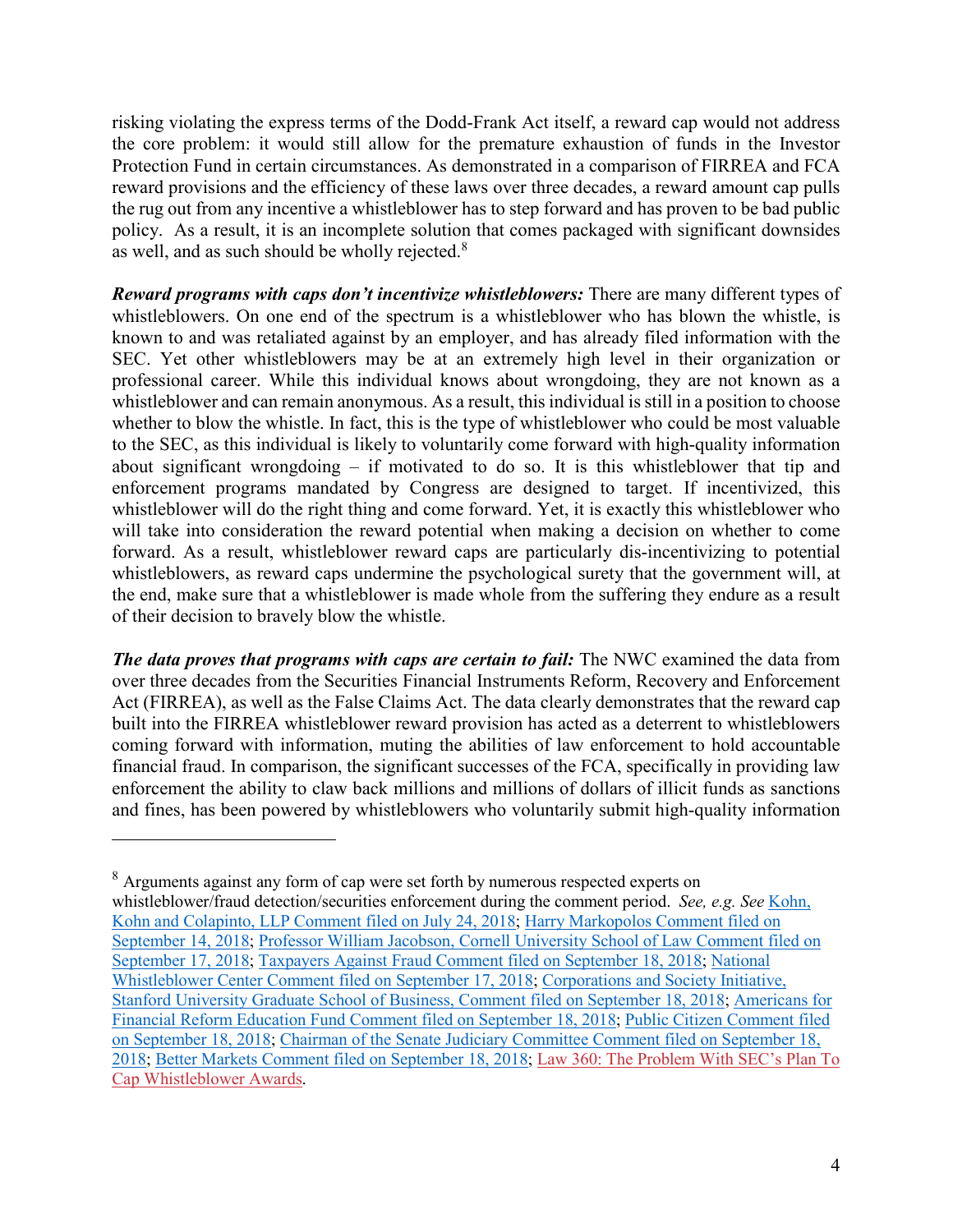and are rewarded following the conclusion of a success case. In fact, government agencies which administer the whistleblower reward programs recognize the essential contribution of whistleblowers and oppose reward caps as ineffective. It would be extremely detrimental to the success of the existing SEC whistleblower program to implement any reward cap.

# **C. The SEC has discretion on timing the payout**

While the SEC is prohibited from considering the balance of funds as a factor in determining the amount paid to a whistleblower, it has been granted some flexibility by Congress in structuring other aspects of its whistleblower reward program.<sup>9</sup> Namely, the SEC has clear legal authority to structure the timing of payments (rather than the amount to be paid) in order to ensure that the lack of monies in the Investor Protection Fund does not result in undue delays in the payment of rewards to needy whistleblowers or other whistleblowers who have waited years for a final decision, nor create a disincentive based on delays triggered by a lack of funding available to pay rewards.<sup>10</sup> This would also ensure that the whistleblower program be a drain on funds for the SEC, as originally intended and anticipated by Congress.

# *This valid concern can be resolved by spreading out the payment, rather than cutting it and running afoul with practices prohibited in the law.*

Thus, the SEC should modify its current rules regarding the timing of payments in certain cases. This adjustment can be done by formal rulemaking, as is currently under consideration, or by an internal operating procedure published to the whistleblower community. With this modification to the program, the SEC's ability to control the timing of payments would mitigate any potential harm caused by the reduction of monies in the Investor Protection Fund due to large related action type awards.

Finally, such a proposal would be a familiar structure to many in the whistleblower community. Indeed, deferred payments are common in whistleblower employment cases. In these cases, a structured payment plan over time provides benefits to the whistleblower themselves, such as an opportunity to lower their tax burden, fund retirement plans over time, and provide long-term financial stability after what is often a career interrupted as a result of retaliation from blowing the whistle. It is likely that existing whistleblowers and potential future whistleblowers would welcome such a plan, just as those in the whistleblower advocacy community would understand that this proposal is both consistent with the law as well as addresses a legitimate concern for the SEC whistleblower program without unduly limiting or capping awards.

<sup>&</sup>lt;sup>9</sup> Significantly, when Congress set the criteria for payment, it clearly excluded any form of monetary cap in the definition. 15 U.S.C. § 78u–6(c)(1)(B). However, concerning the determination of the amount of reward, there is no reference to the timing of the payment.

 $10$  Although it is clear that the SEC may not take the balance of the fund into consideration when determining the (size of) an award, it is also clear that the SEC has rulemaking authority to ensure that the program is administered "consistent with the purposes" of the Dodd-Frank Act's whistleblower reward provision. 15 U.S.C. § 78u–6(j). It is apparent that ensuring that the payment of SEC awards are not unfairly delayed because of a temporary exhaustion of the fund stemming from a higher related action reward is consistent with the aims of the Act.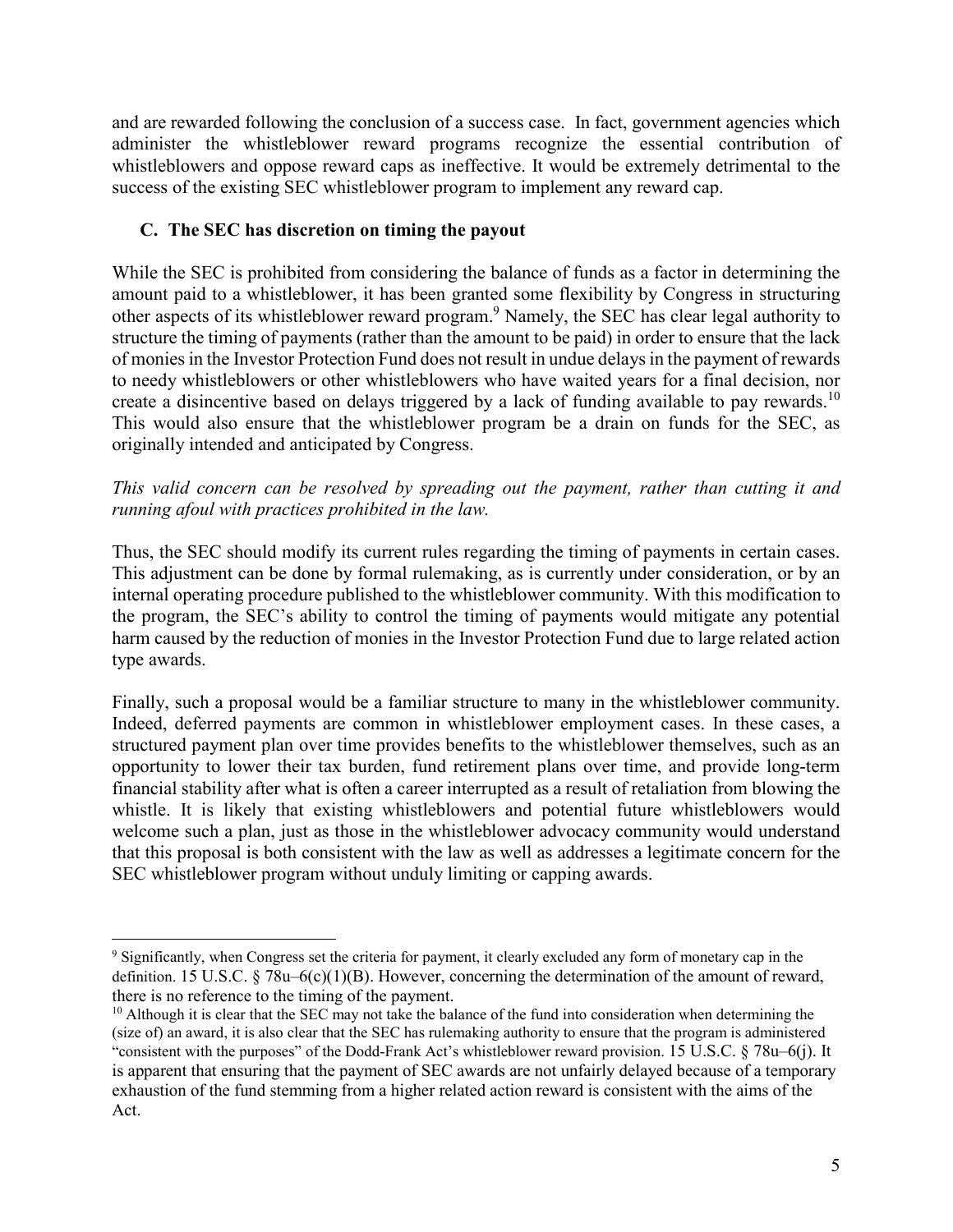#### **D. Deferred or Bifurcated Payment Structure**

The SEC should adopt a deferred partial payment rule, which would bifurcate the payment structure of rewards for whistleblowers. An amendment to the current rules could simply provide the SEC with the authority to make deferred partial payments in which payments in a related action case which could either exhaust the monies available to make payments in SEC actions and/or could reasonably be anticipated to result in undue delays in payments for SEC actions. This would allow the SEC to retain flexibility in the timing of the payments of reward, and such bifurcation would create a more effective and efficient SEC whistleblower reward program.

A deferred payment program should include the following aspects, subject to further modification by the SEC:

- 1. The deferred payment program would only be needed in a very small number of cases that meet the following criteria: (a) the whistleblower was immediately given a partial payment of \$30 million; (b) the reward payment above the \$30 million threshold concerned a reward that was generated pursuant to the "related action" provision of the DFA, i.e. the sanctions were collected by an agency which did not provide the SEC with the funding to cover the award; (c) the SEC staff concluded that paying the full award would deplete the monies available in the Investor Protection Fund and result in undue delays in the payment of rewards under the \$30 million threshold. All three criteria must be met before a deferred payment plan was approved.
- 2. In regard to setting the minimum payment threshold of \$30 million, this number is based on the amount currently being proposed by the SEC in the proposed rule. This proposal should not be construed as an endorsement of this amount, but rather a good faith proposal based on the Commission's calculations. The NWC maintains that this amount is not sufficient to adequately incentivize potentially high-quality/well placed whistleblowers, whose annual compensation could be higher than \$15 million per/year.<sup>11</sup> But because the whistleblower would ultimately be properly rewarded in accordance with Congressional intent and the criteria approved in the 2011 rules, the adverse impact resulting from deferred payments on the incentive nature of the DFA rewards should be sufficiently mitigated. It is not uncommon in other contexts that large awards are paid other time.
- 3. The deferred payment program would only cover the large "related action" awards. There would be no deferred payment for Commission actions, as the monies necessary to fully and immediately pay those awards would be derived directly from sanctions obtained in the whistleblower's case, which always result in a minimum profit to the SEC of between 70-90%.
- 4. For a "related action" award there would be no delay in payment for any award at the \$30 million or lower level. But if a total award was over \$30 million, the Commission would have the discretion to delay payments above the \$30 million threshold as set forth below:

 <sup>11</sup> https://www.justice.gov/opa/speech/attorney-general-holder-remarks-financial-fraud-prosecutions-nyuschool-law